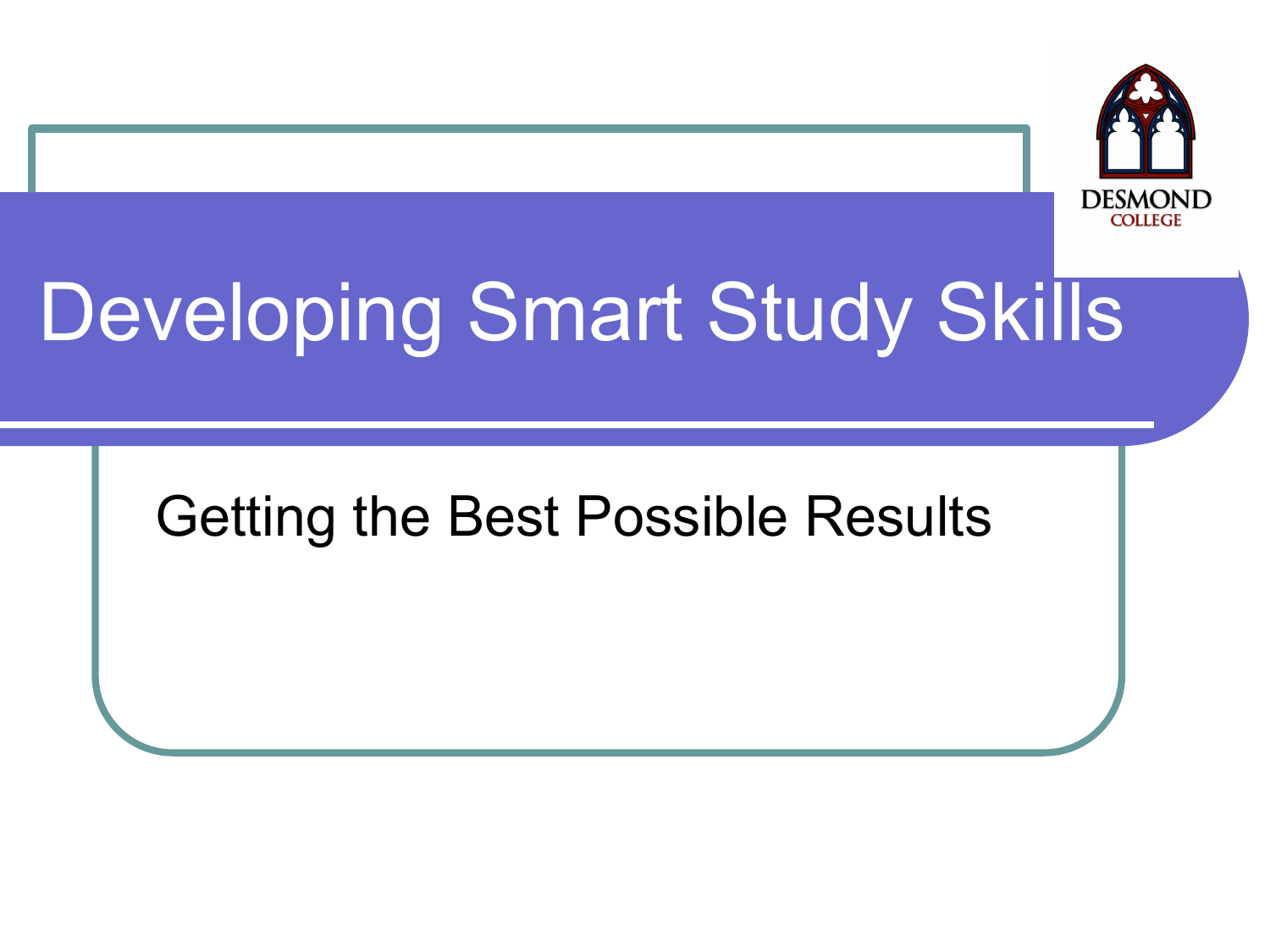



- Set a regular time to study
- Remove all distractions
- Have all the necessary supplies
- Clear a TABLE in a Quiet place to study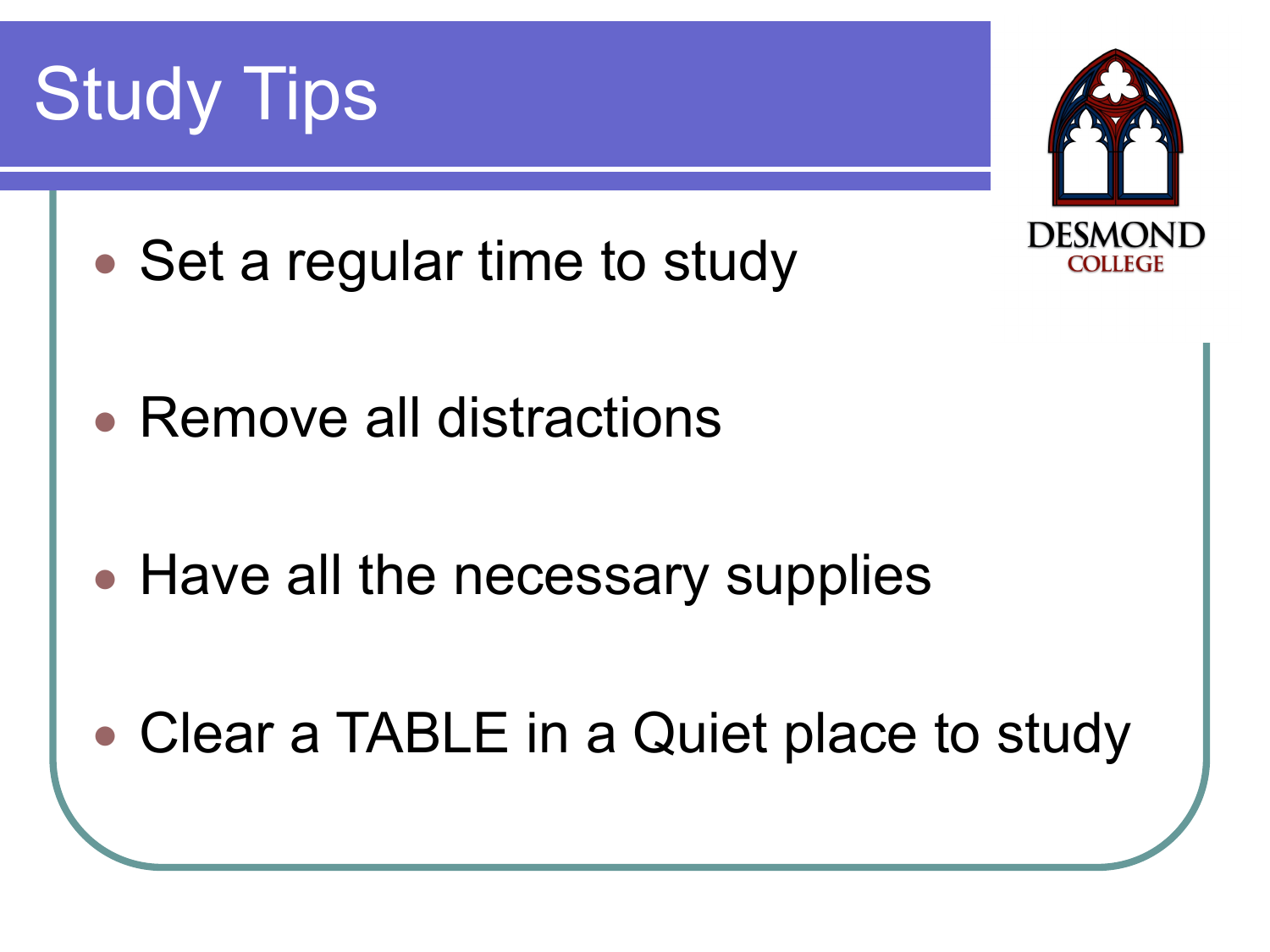### Find a Good Place to Study

- This means a desk with nothing on it except the subject that you are STUDYING
- Have a regular time and place for studying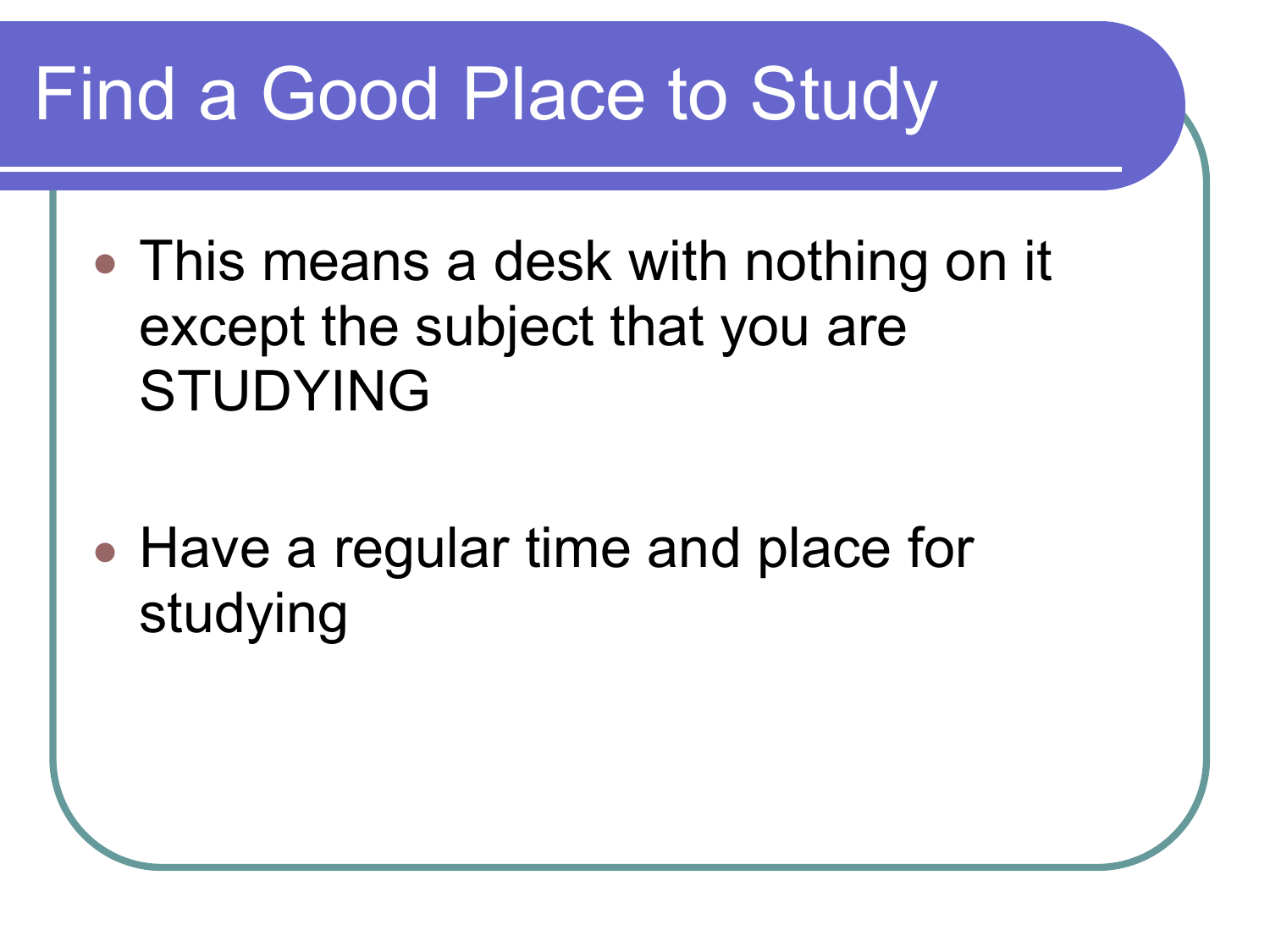### Make sure you have the following

- Solid flat surface for writing
- Good lighting
- Chair
- Books
- Supplies
- ! Clock
- Drink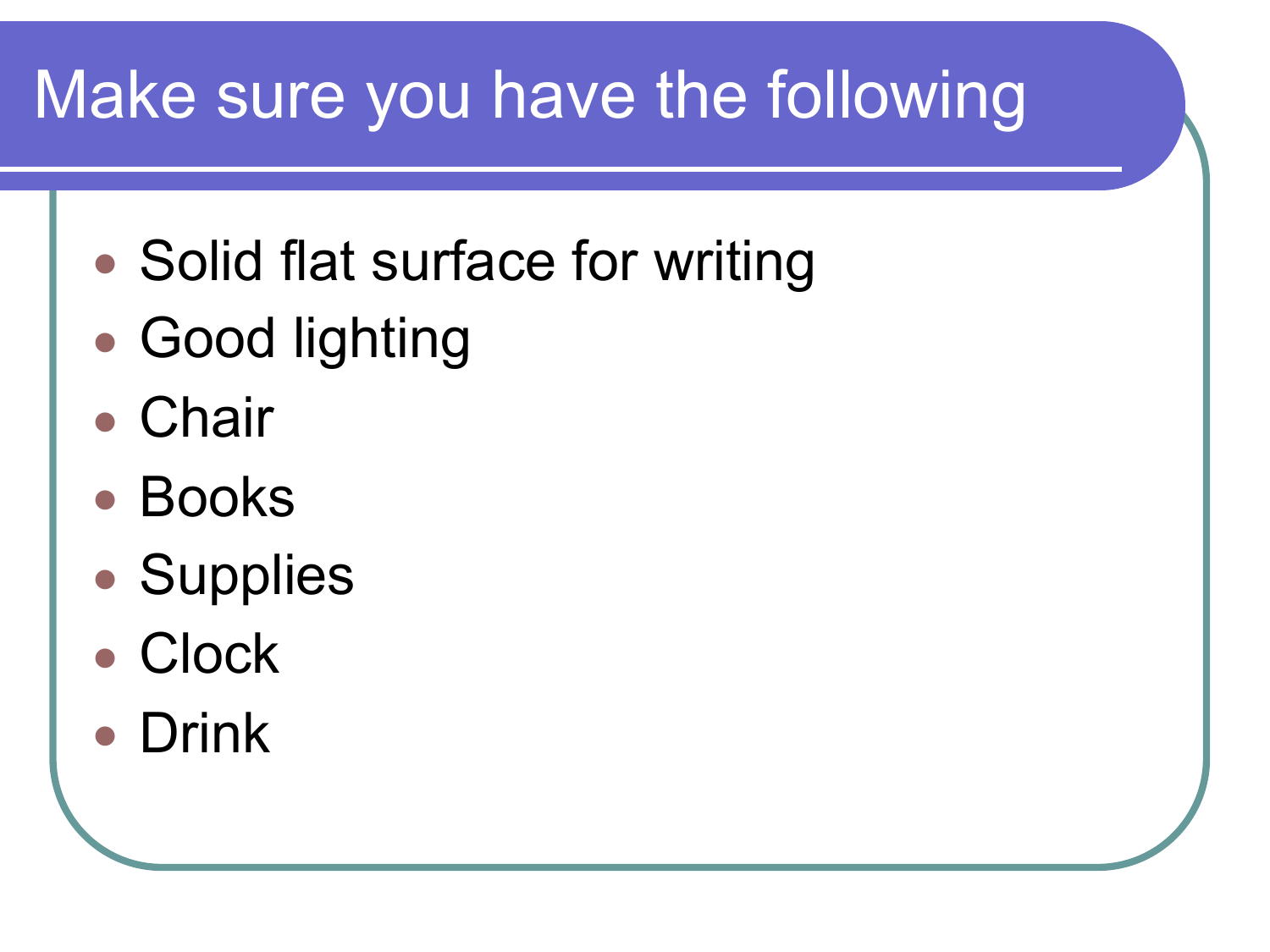# Before you begin studying

- $\bullet$  Eat
- **Break**
- Have a plan
- Have all the materials for that subject
- Computer, if necessary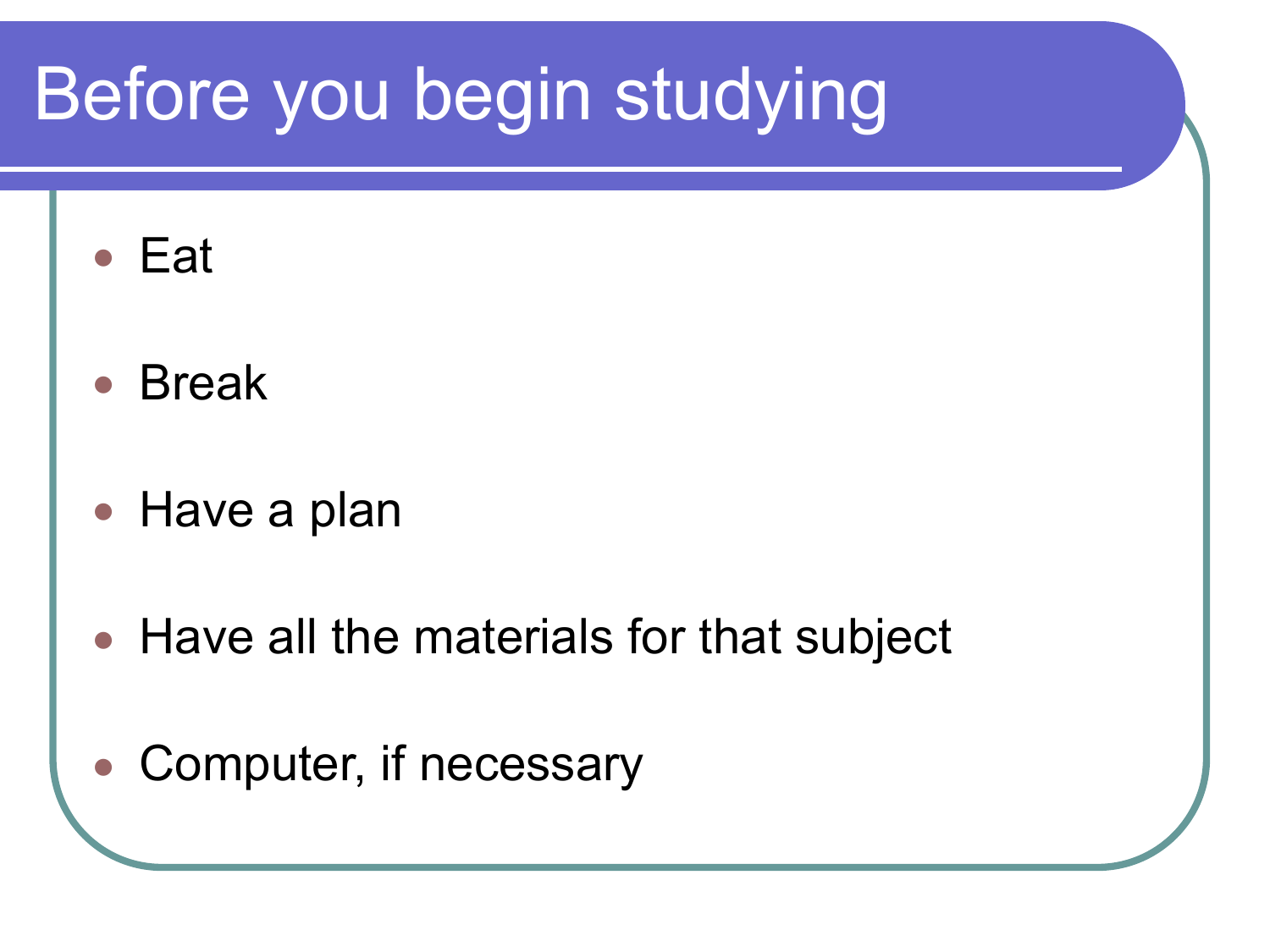- Rewrite notes to study
- Some people like to underline and highlight important ideas and vocabulary
- ! Stop looking for excuses NOT to study!!
- $\bullet$  Think about the END goal your Exam What will you be doing after it!!!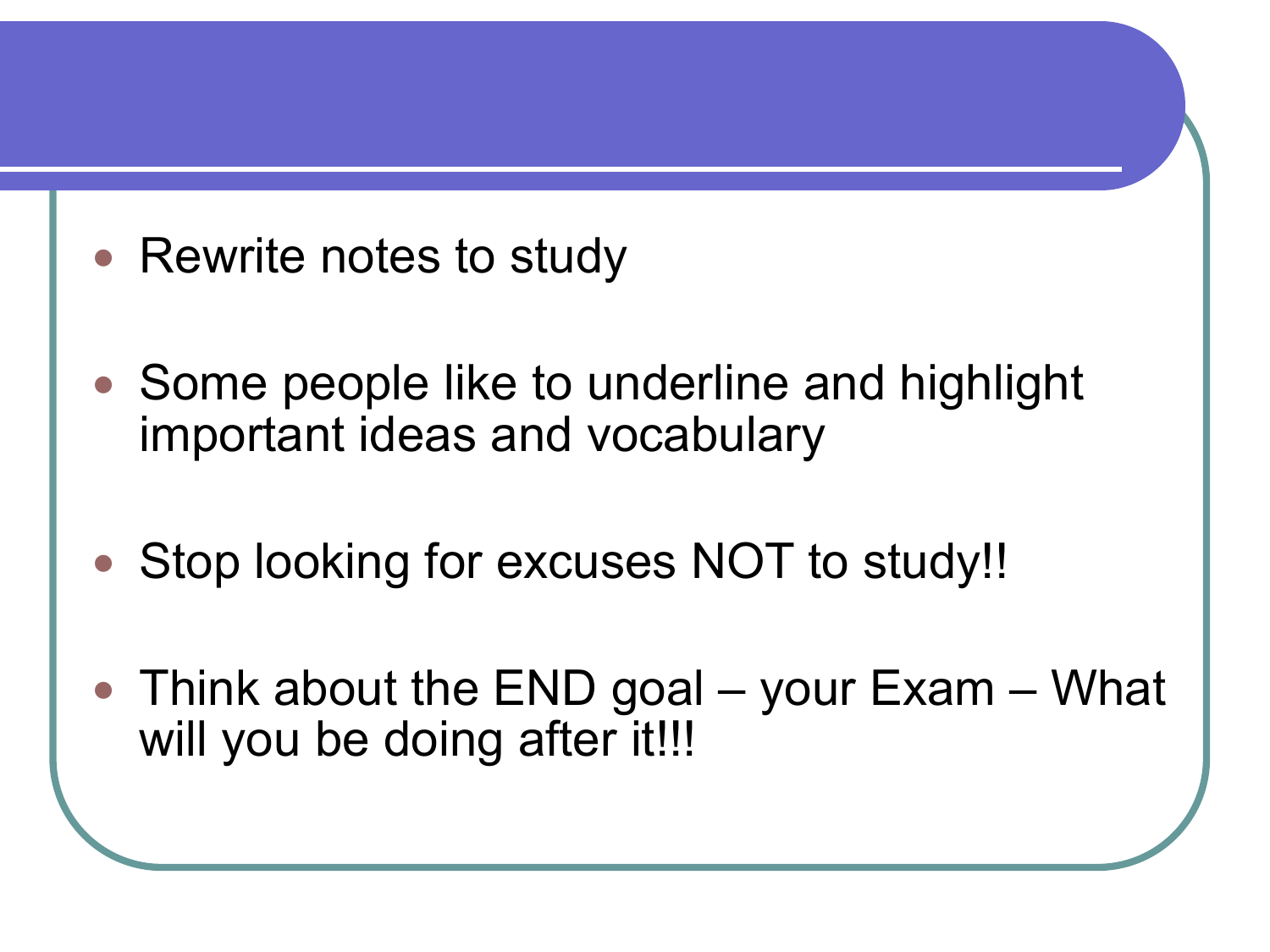# Change Habits

- Form a good listening habit good listening in class
- $\bullet$  Concentrate on what is going on  $-$  try and avoid daydreaming
- You can not listen if you are talking!!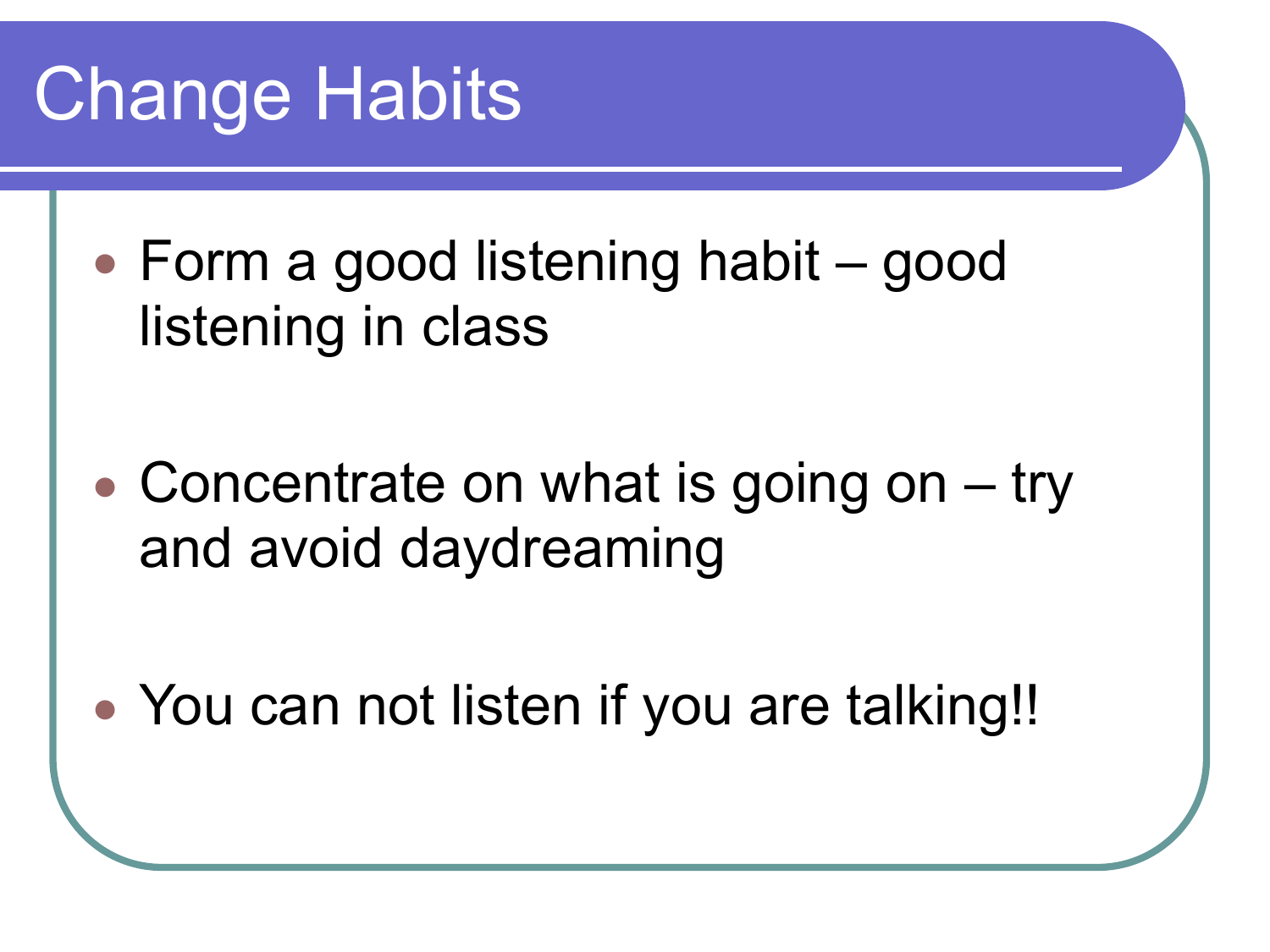# Use your time wisely

- Get a Study Timetable
- Stick it on the wall over your table
- Get your exam Timetable and stick it up on the wall
- Think about 'dead' time how can you use it more effectively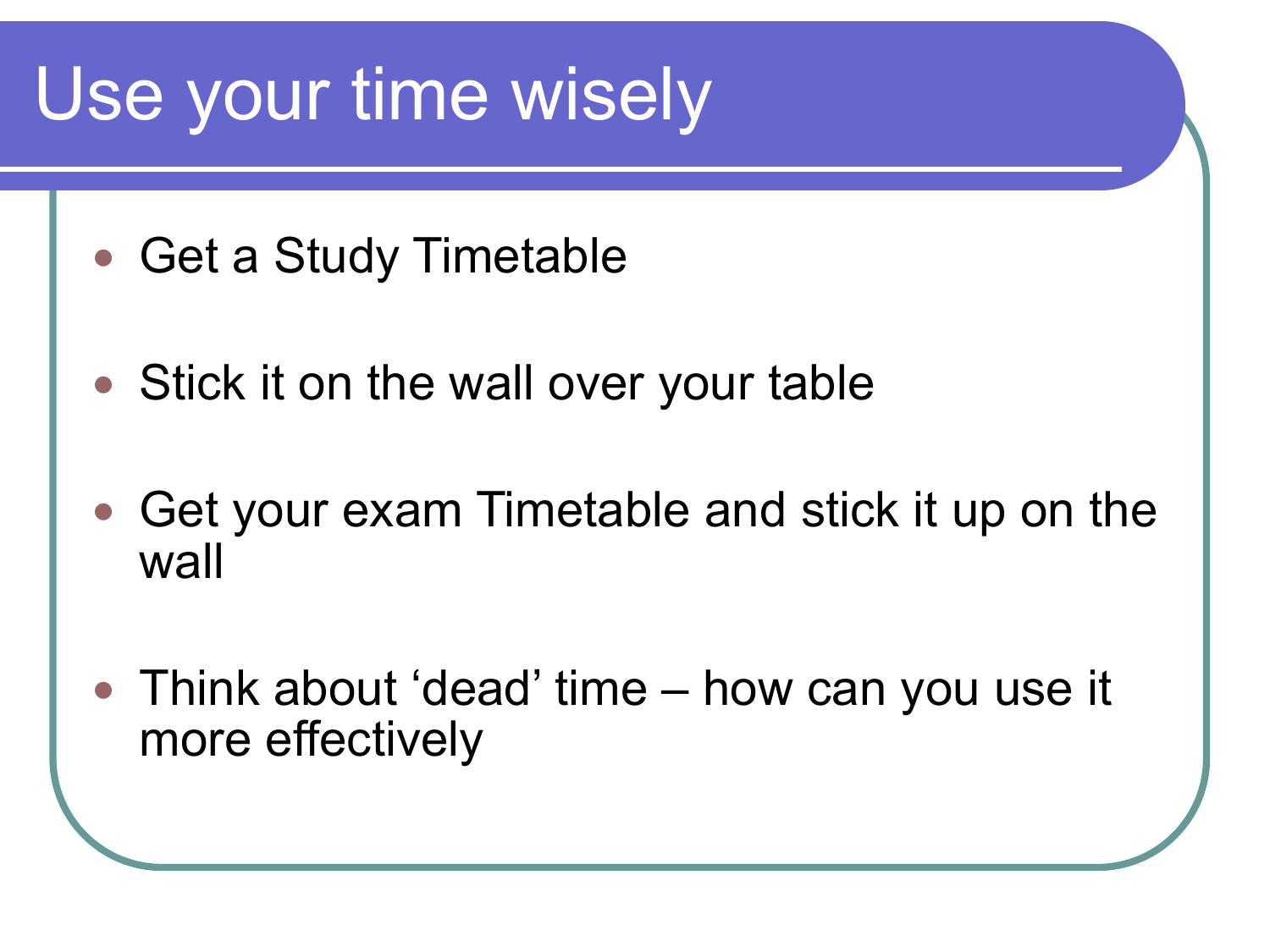# Help Each Other

• Liaise with class mates and see if you can get some notes and swap/share notes

• Look up websites, ask teachers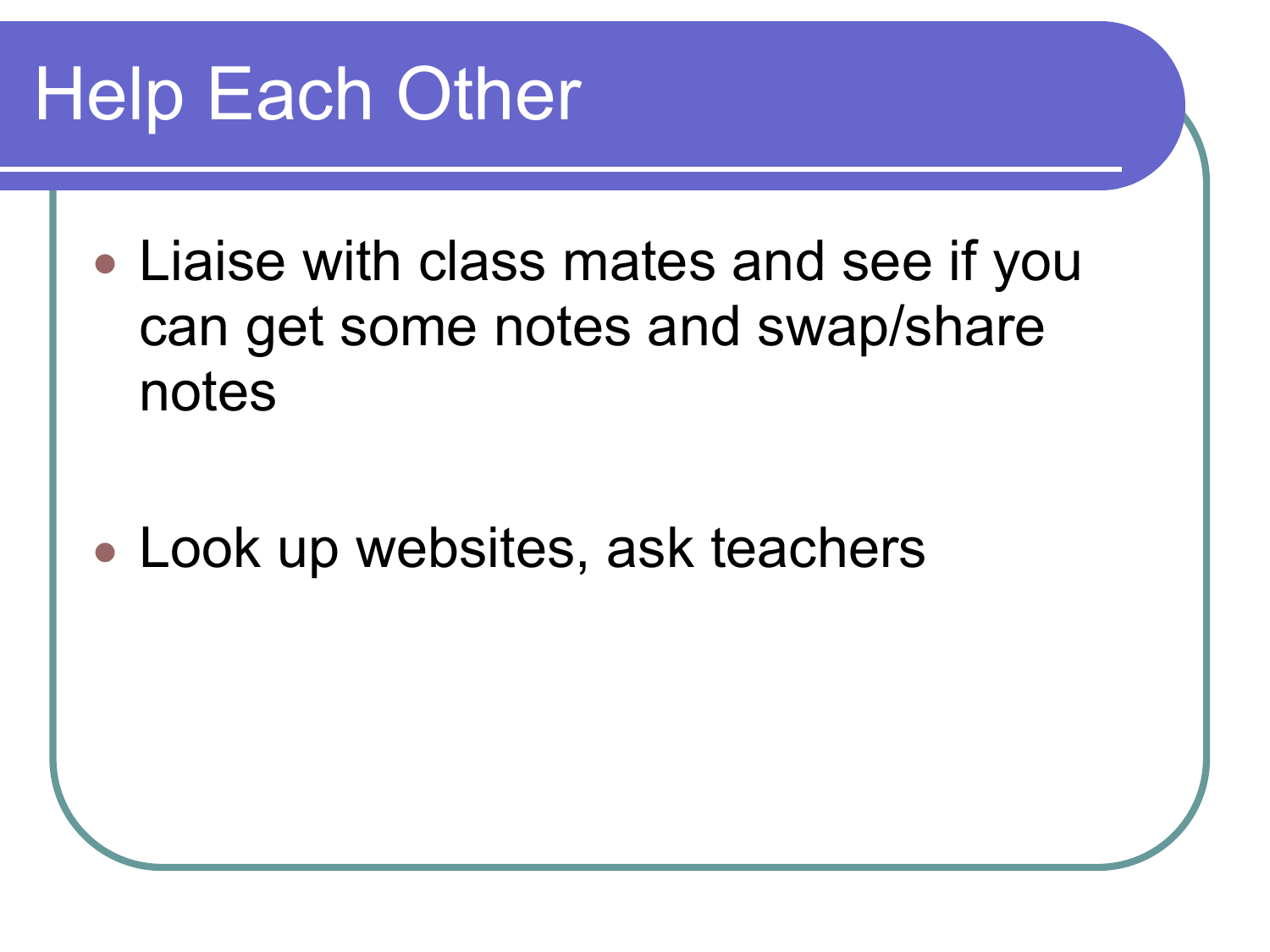#### How to get the best possible results

- KNOW the exam papers
- Review Mock Papers spend time doing up these answers again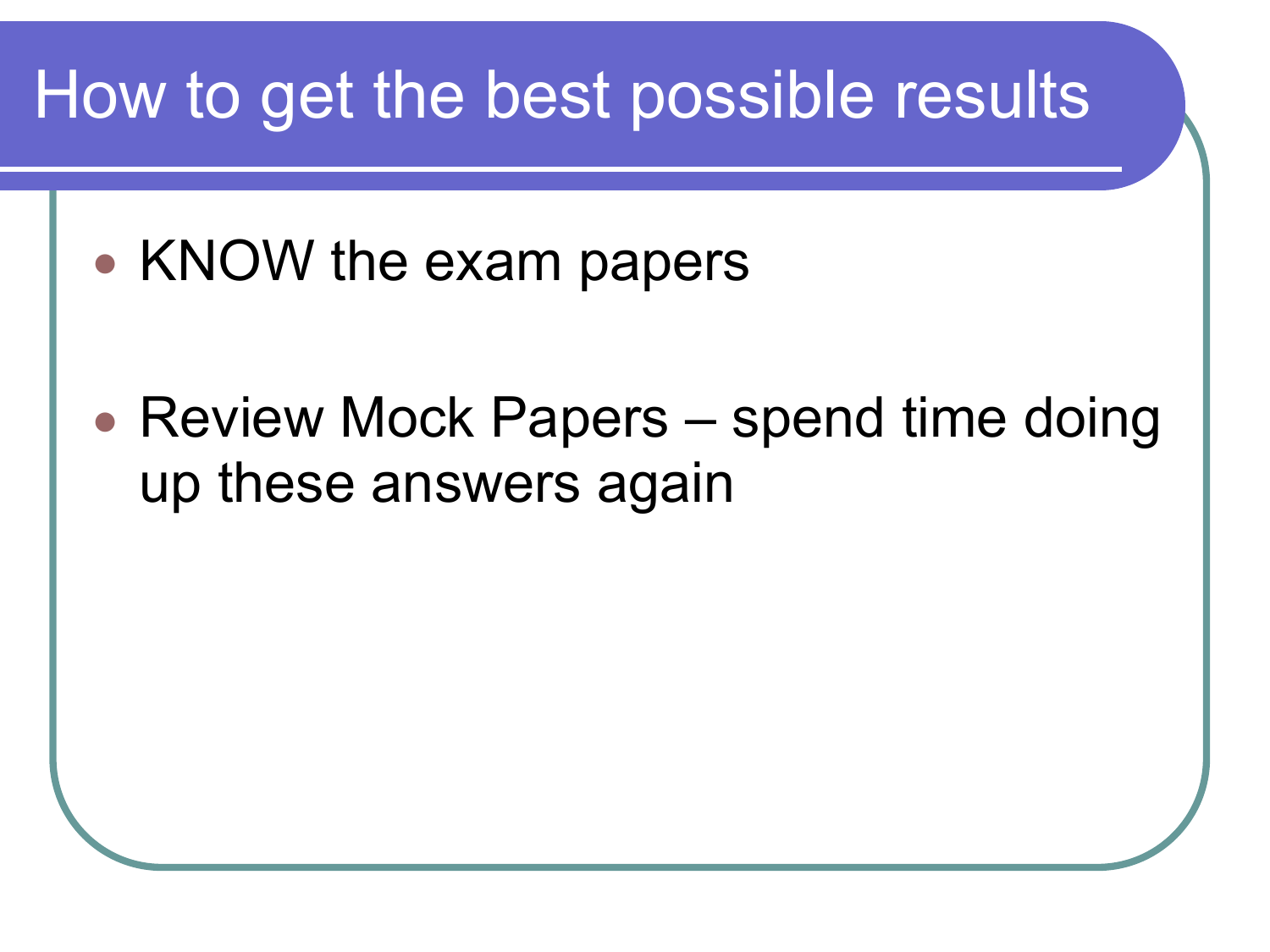### Be a Smart Learner

• The key to study is learning to be a smart learner – exam questions, exam papers!!

• Using your time effectively – make a timetable

• Take time to Study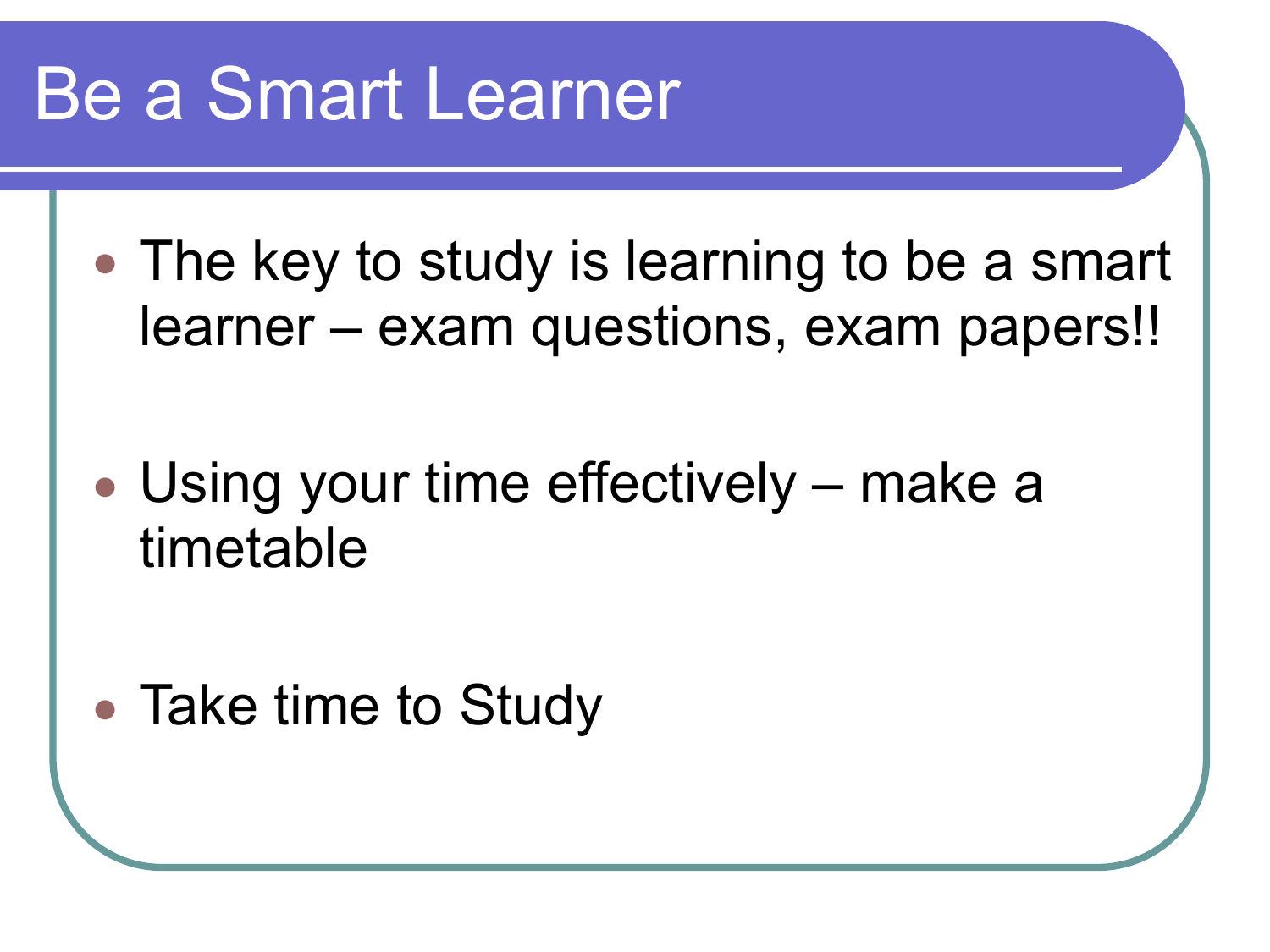# Brain Foods

• Choosing the right food and drink will make it easier to concentrate and perform better in exams

#### • Everyday

- **Breakfast** Fish
- Oranges Berries
- Water **Raisins**
- 
- 

**Healthy snacks** Some treats i.e chocolate/crisps **Eggs** Cheese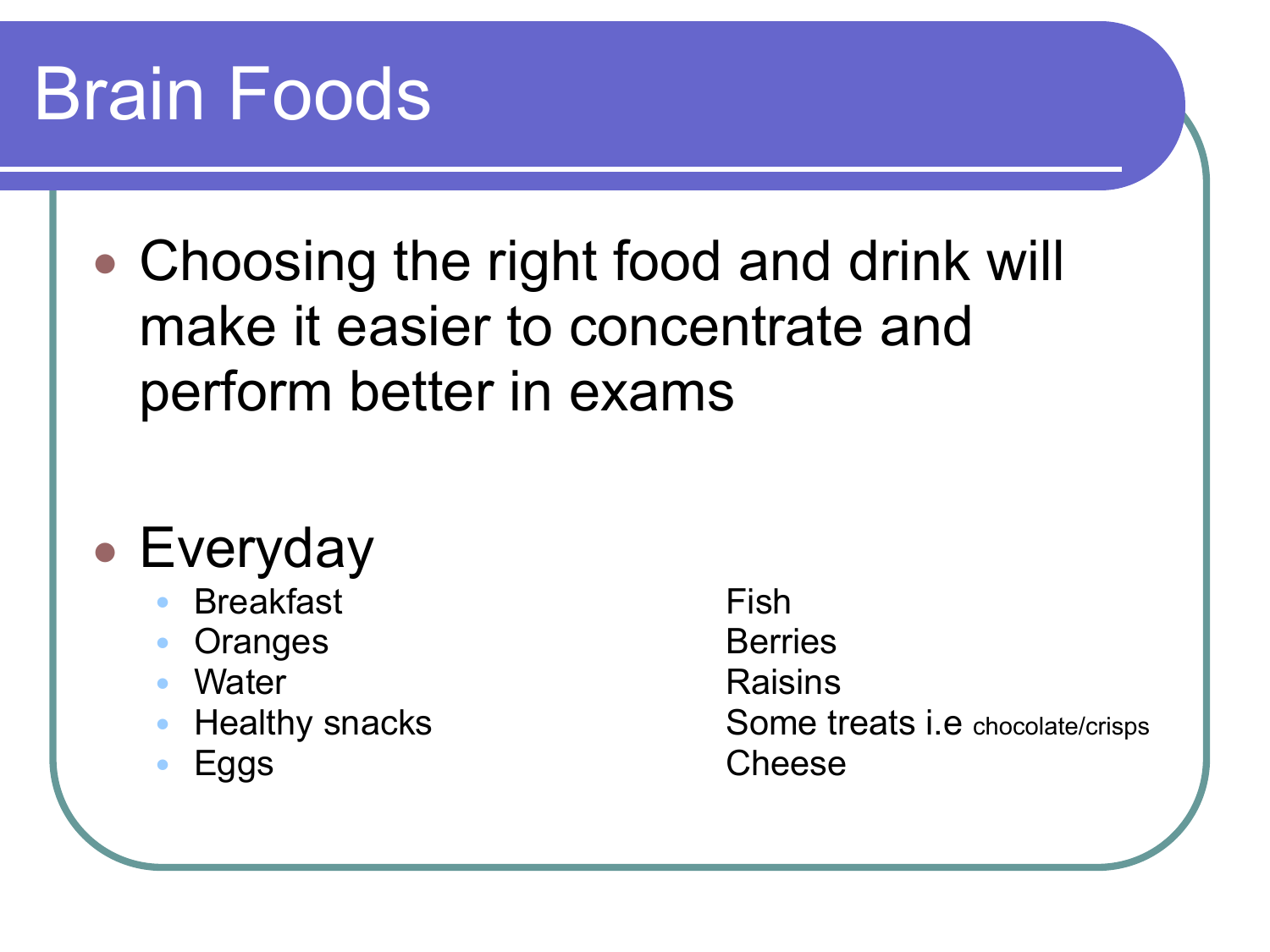#### **.** During exam weeks

- Water
- **Fresh fruit smoothies**
- **Fresh or dried fruits**
- Unsalted nuts
- Sandwiches
- ! Soup
- Yoghurts
- ! Cheese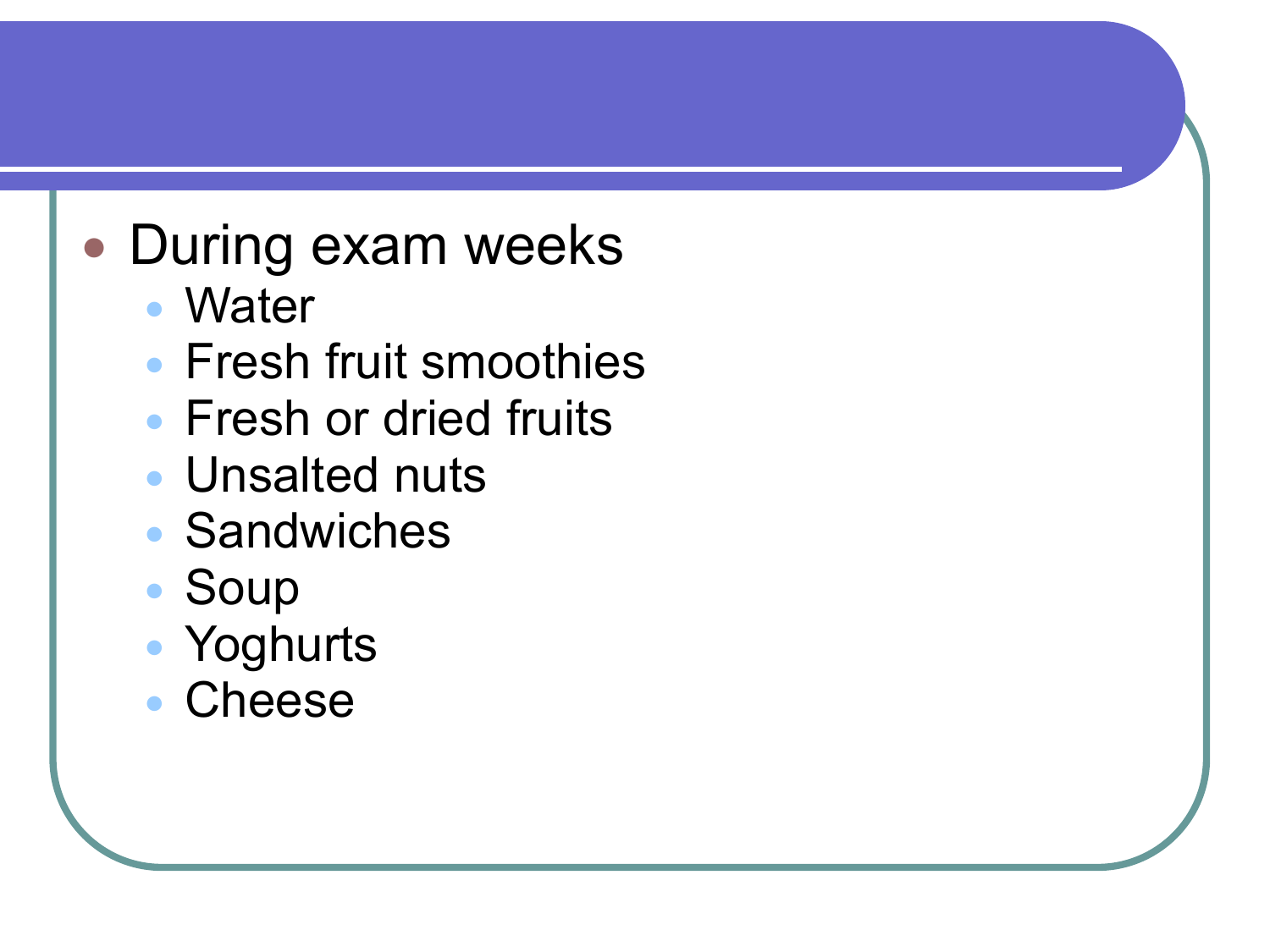# Day of an Exam

- Eggs/beans/mushrooms on toast
- Porridge/muesli/weetabix
- Bananas, raisins or a fruit smoothie
- Later on try high protein foods • Beans, Meat, Fish, Eggs or Cheese
	- Vegetables and fruit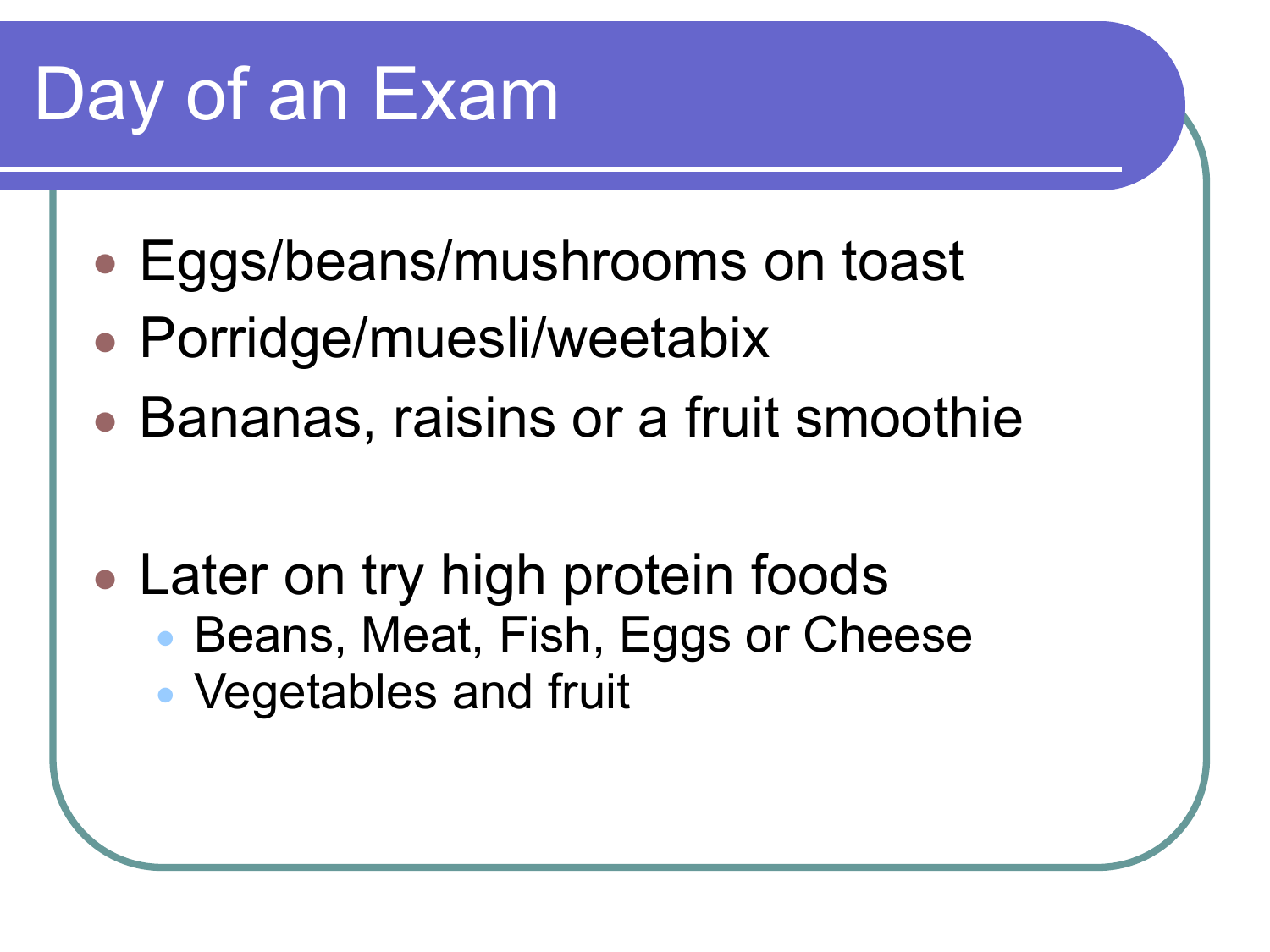### Use a Mind Map

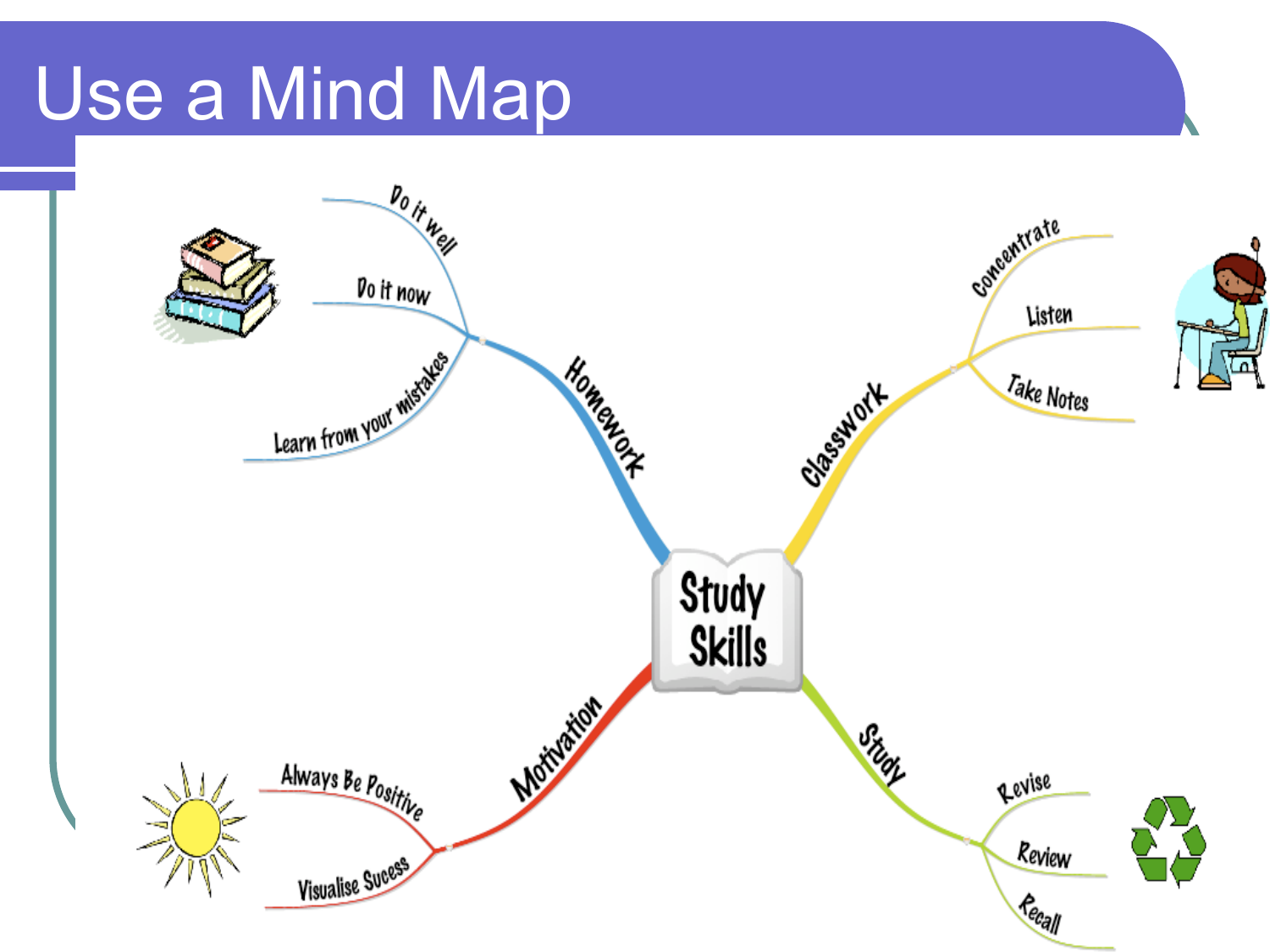• Mind maps are good for the Visual learner

• Can be used in the exam to help you structure your answer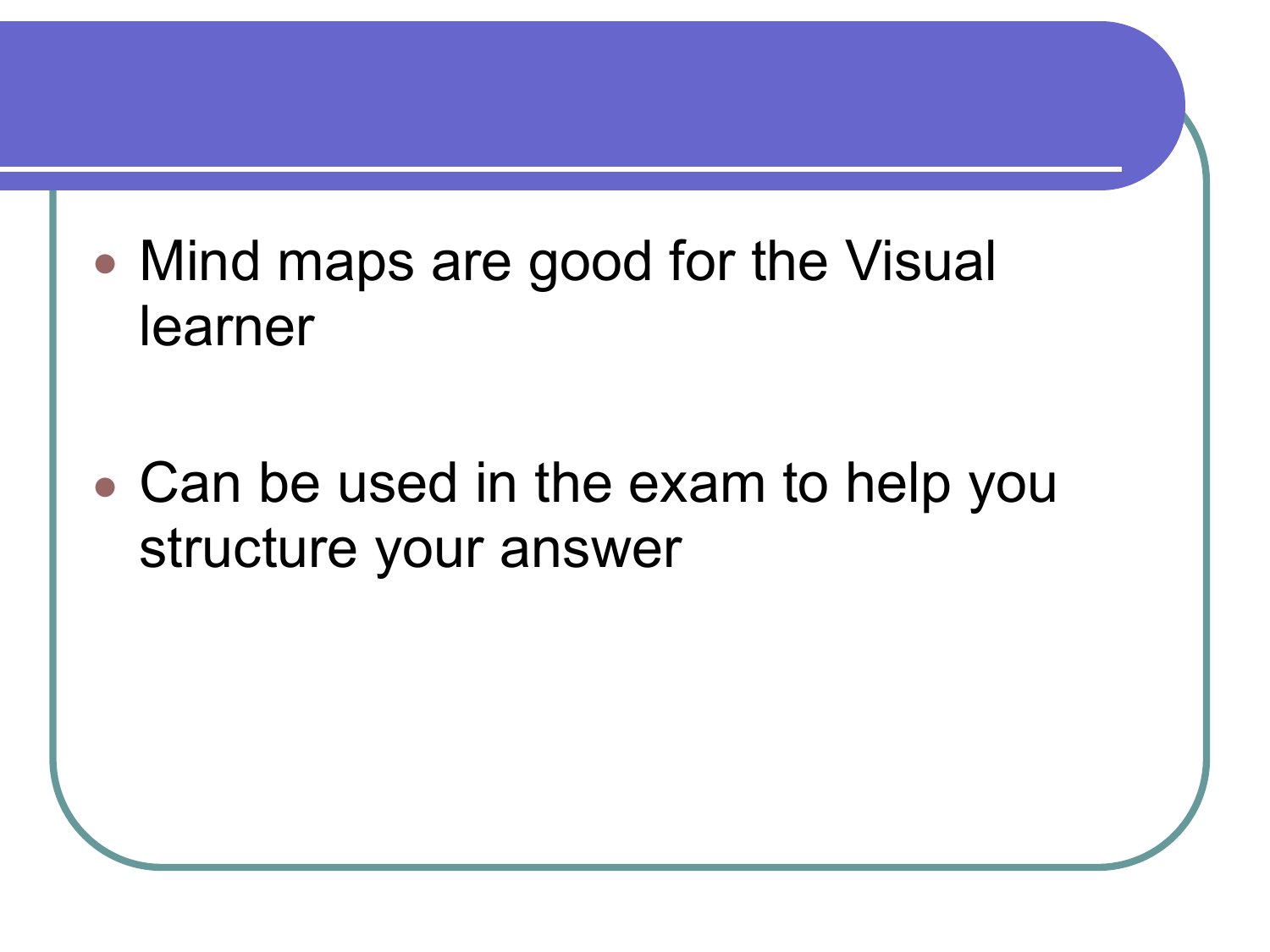# Keys to Study

- Time Management
- Organisation
- Note taking
- Concentration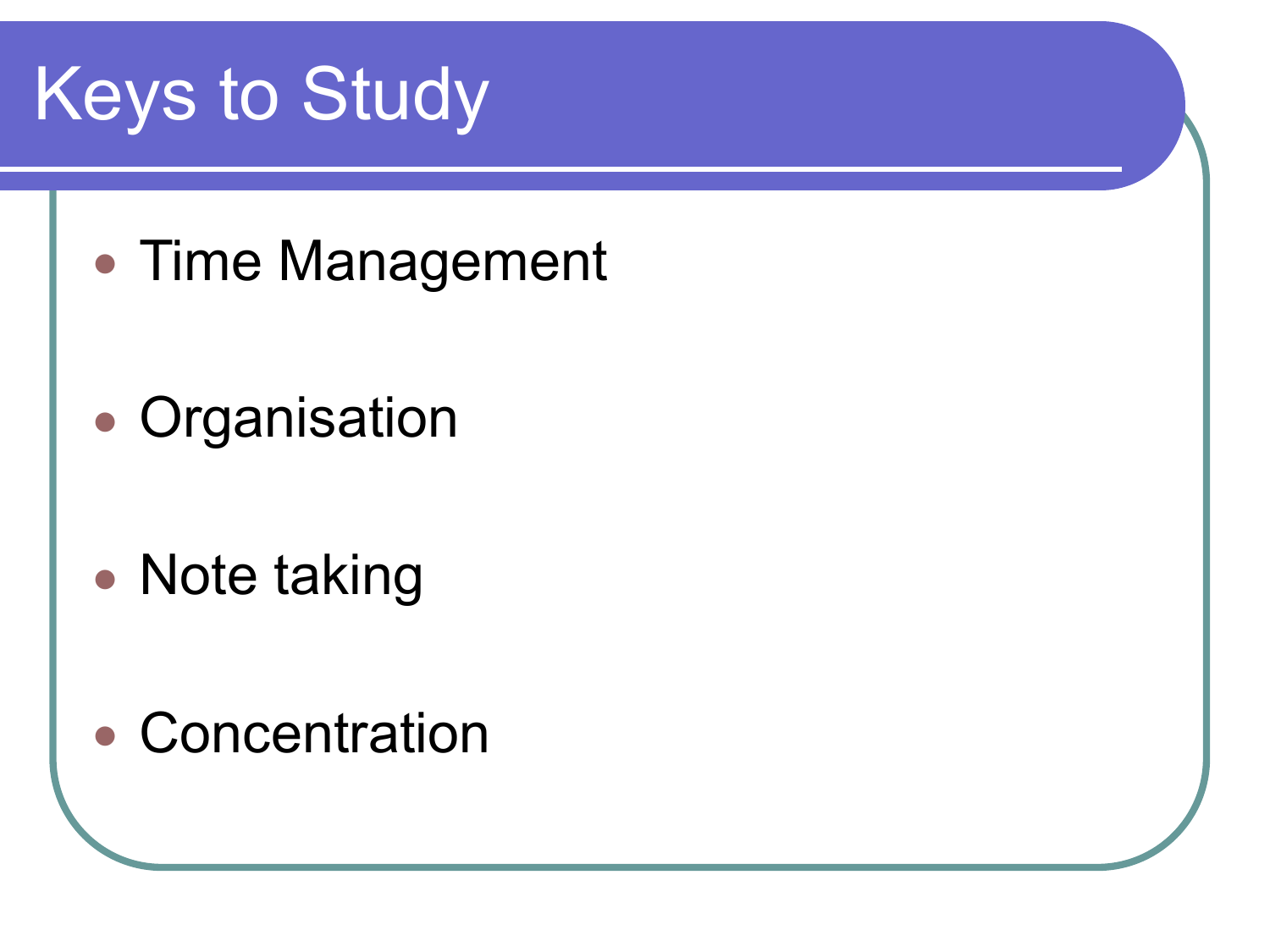#### Remember your predicted Results………